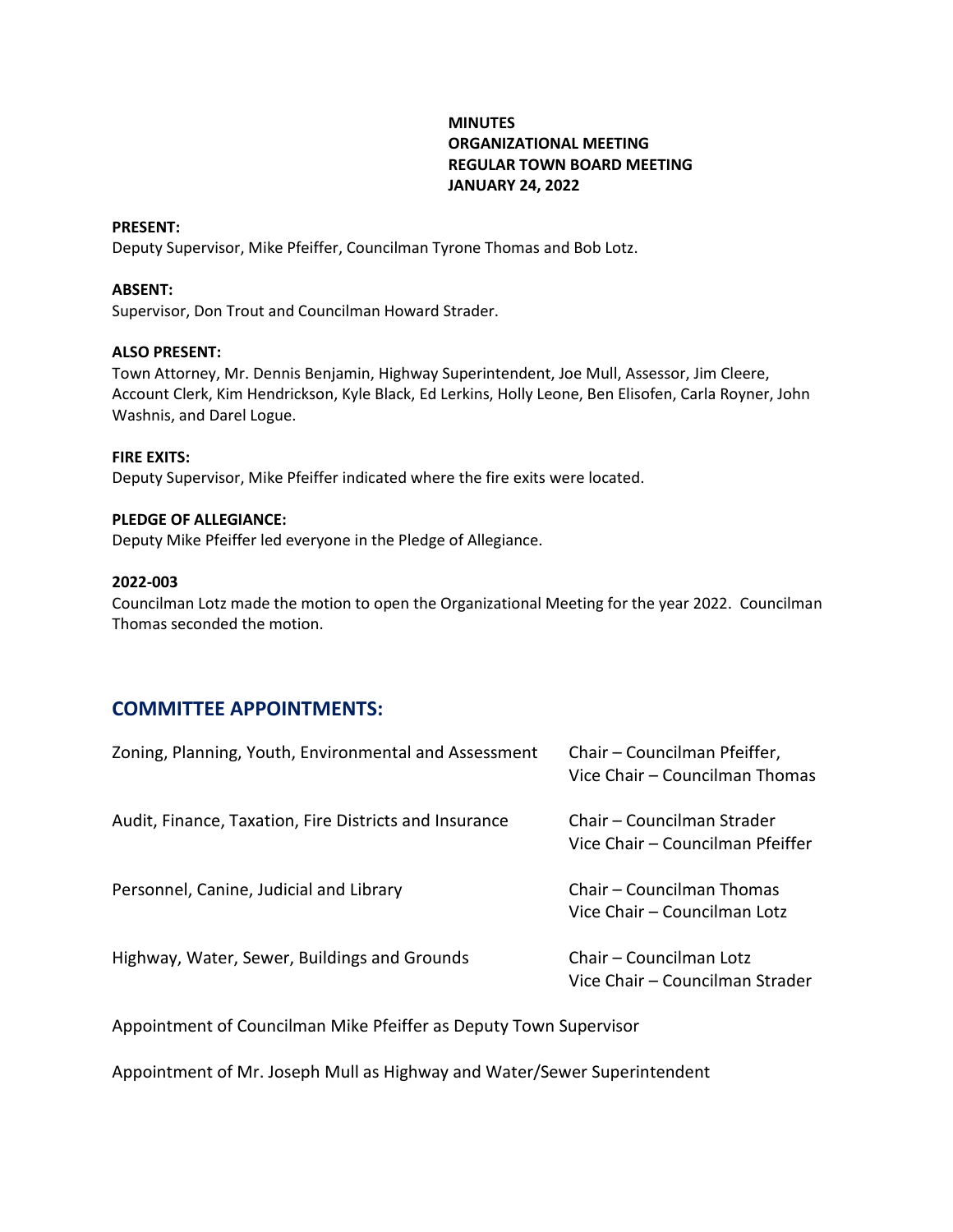Appointment of Ms. Dallyn Jenkins as Town Constable

Appointment of the Finger lakes Times and the Official Newspaper for the Town

Appointment of Benjamin and James Law Firm to act as the Town's Legal Counsel

Designate the 4<sup>th</sup> Monday of the Month as the Official Town Board Meeting Night at 7:00 PM.

Designate Savannah and the Community Bank, NA as the Official Depositories for the Town.

Approve \$.50 cents per mile for the mileage rate.

Authorize only one signature on Town Checks, The Town Supervisor, and Don Trout or in his absence, the Deputy Supervisor, Michael Pfeiffer.

Accept the Surety Portion of the Town's Insurance Policy (Official Undertaking)

Approve Don Trout, Mike Pfeiffer, and Kim Hendrickson to be put on the Town's Bank Statements.

## **AYE NAE** Councilman Pfeiffer Councilman Thomas Councilman Lotz

The motion was carried.

### **2022-004**

Councilman Lotz made the motion to approve the Consent Agenda as follows: Councilman Thomas seconded the motion.

> Approval of Minutes – December  $20<sup>th</sup>$ , 2021 Approval of Bills:

| <b>GENERAL FUND - TOWNWIDE</b>     | \$30,814.50 |
|------------------------------------|-------------|
| <b>GENERAL - PART TOWN</b>         | 254.85      |
| <b>HIGHWAY TOWNWIDE</b>            | 6,64836     |
| <b>BORDER CITY LIGHT DISTRICT</b>  | 2,506.74    |
| <b>WATERLOO SEWER DISTRICT #1</b>  | 2,556.46    |
| 5 AND 20 SEWER DISTRICT            | 2,257.43    |
| <b>BURGESS ROAD WATER DISTRICT</b> | 11,156.82   |
| <b>BORDER CITY WATER DISTRICT</b>  | 12,882.89   |
| POWDERLY ROAD WATER DISTRICT       | 223.34      |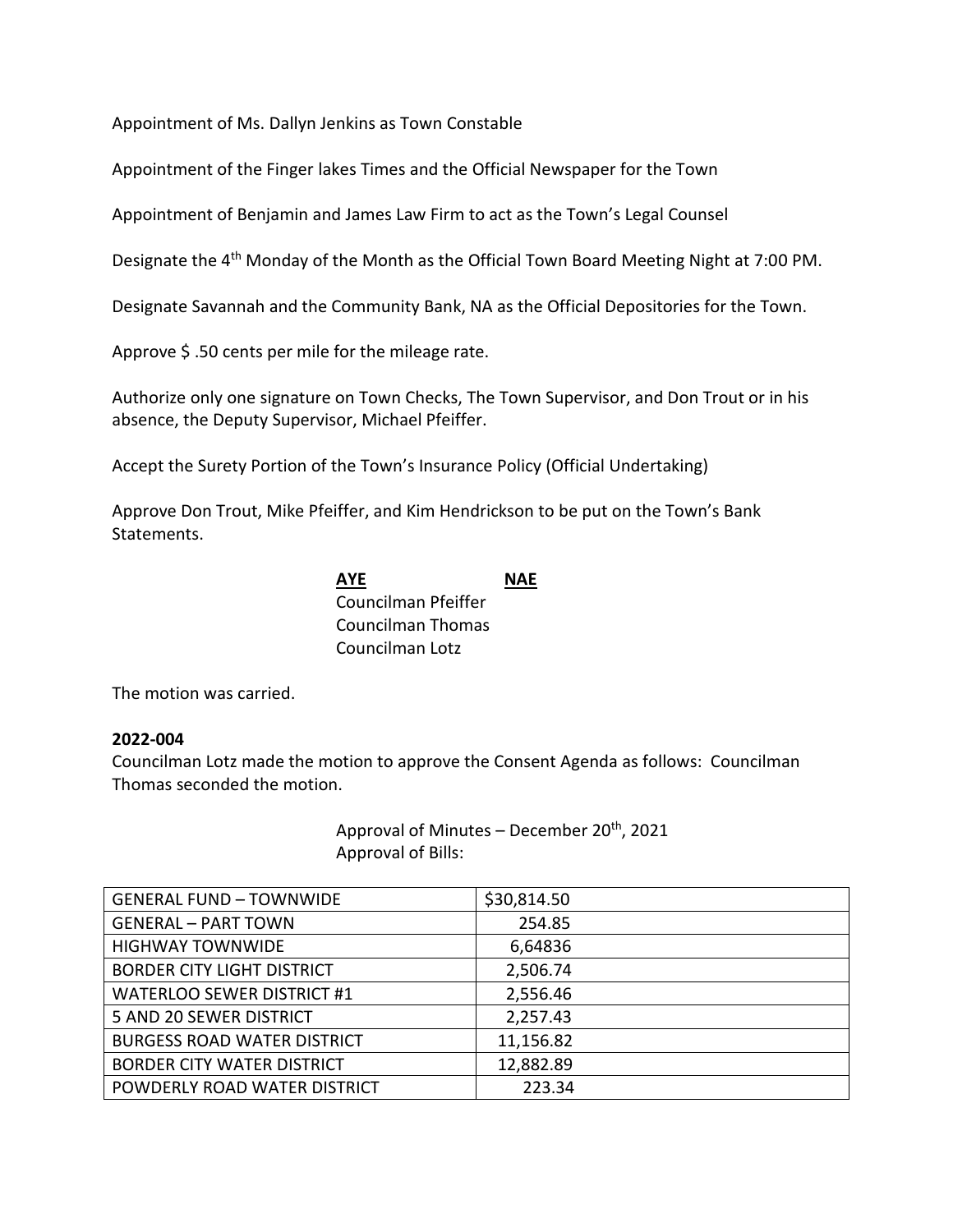| <b>BREWER ROAD SOUTH</b>               | 3,061.70  |
|----------------------------------------|-----------|
| RTE 96, REED, HECKER, MILLS, KINGS WD5 | 204.70    |
| <b>TOTAL</b>                           | 72,638.14 |
|                                        |           |

Approval of the Town Clerk's Monthly Report Approval of the Canine Report

**AYE NAE** Councilman Pfeiffer Councilman Thomas Councilman Lotz

The motion was carried.

### **2022-005**

Councilman Thomas made the motion to approve the 2022 Organizational Plan. Councilman Lotz seconded the motion.

| <b>AYE</b>          | <b>NAE</b> |
|---------------------|------------|
| Councilman Pfeiffer |            |
| Councilman Thomas   |            |
| Councilman Lotz     |            |

The motion was carried.

### **2022-006**

Councilman Lotz made the resolution to rescind Resolution Number 2021-105 – Health and Dental Insurance. Councilman Thomas seconded the motion.

> **AYE NAE** Councilman Pfeiffer Councilman Thomas Councilman Lotz

The motion was carried.

### **2022-007**

Councilman Thomas made the motion to approve the following resolution. Councilman Lotz seconded the motion.

Town of Waterloo full- time employees who are covered by the Town's Dental Insurance At the time of retirement can continue on the Dental Plan by paying 75% of the monthly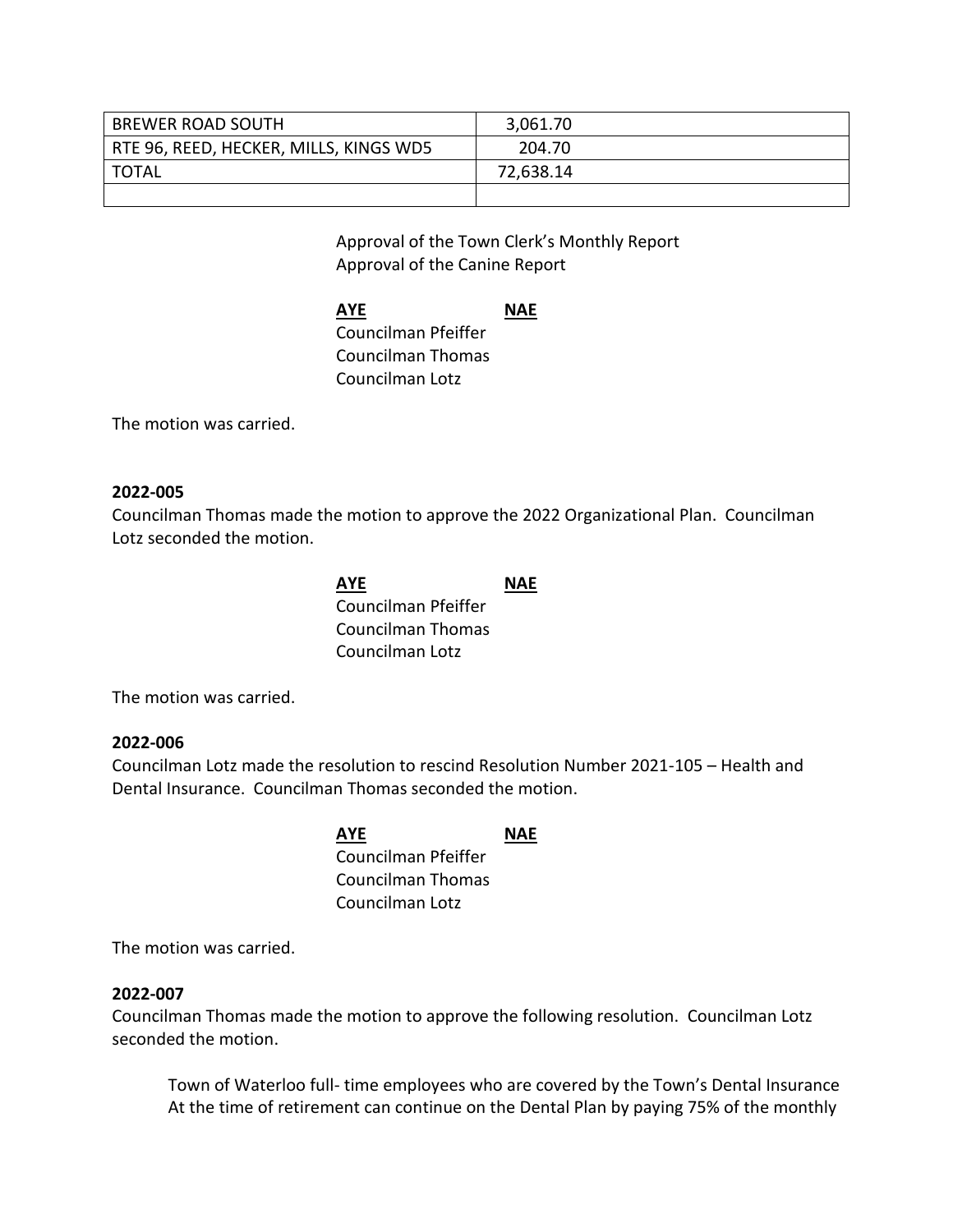Premium. An eligible Retiree is defined as a full-time employee with more than three years of employment with the Town and over the age of 55. Eligible Retirees will be required to send the Town a check on a monthly or annual basis to cover the 75% cost of Dental Insurance. The Dental Plan will be the same

Plan Active Employees are covered by."

**AYE NAE** Councilman Pfeiffer Councilman Thomas Councilman Lotz

The motion was carried.

## **2022-008**

Councilman Thomas made the motion to donate \$1000.00 to the Celebrate Commemorate Memorial Day Events being planned for May 27-30<sup>th</sup> of May. Councilman Lotz seconded the motion.

> **AYE NAE** Councilman Pfeiffer Councilman Thomas Councilman Lotz

The motion was carried.

Before Deputy Supervisor, Mike Pfeiffer opened privilege of the he read the following statement.

We are opening privilege of the floor and before we do so, we would like to Make a statement "WE DO NOT BELIEVE THAT THE FACEBOOK MEME REFLECTS THE VIEWPOINT OF US THREE BOARD MEMBERS". Whatever, the intention was, it Was done in poor taste. I have asked Town Supervisor, Don Trout for his Resignation in the best interests of the Town.

Supervisor Trout is not here tonight upon request of this Board. What we hope To gain tonight is the perspective from our Town Citizens.

When you approach the podium, please state your name and address. Per Town Law, Please limit your speech to 5 minutes and please do not be redundant.

Mrs. Holly Leone of 3 East Wright Avenue spoke to the Board and said she is here tonight because she and other members of the community are aware of the post on Facebook made by Supervisor Don Trout. She read the post that Supervisor Trout made about "White Supremacy"